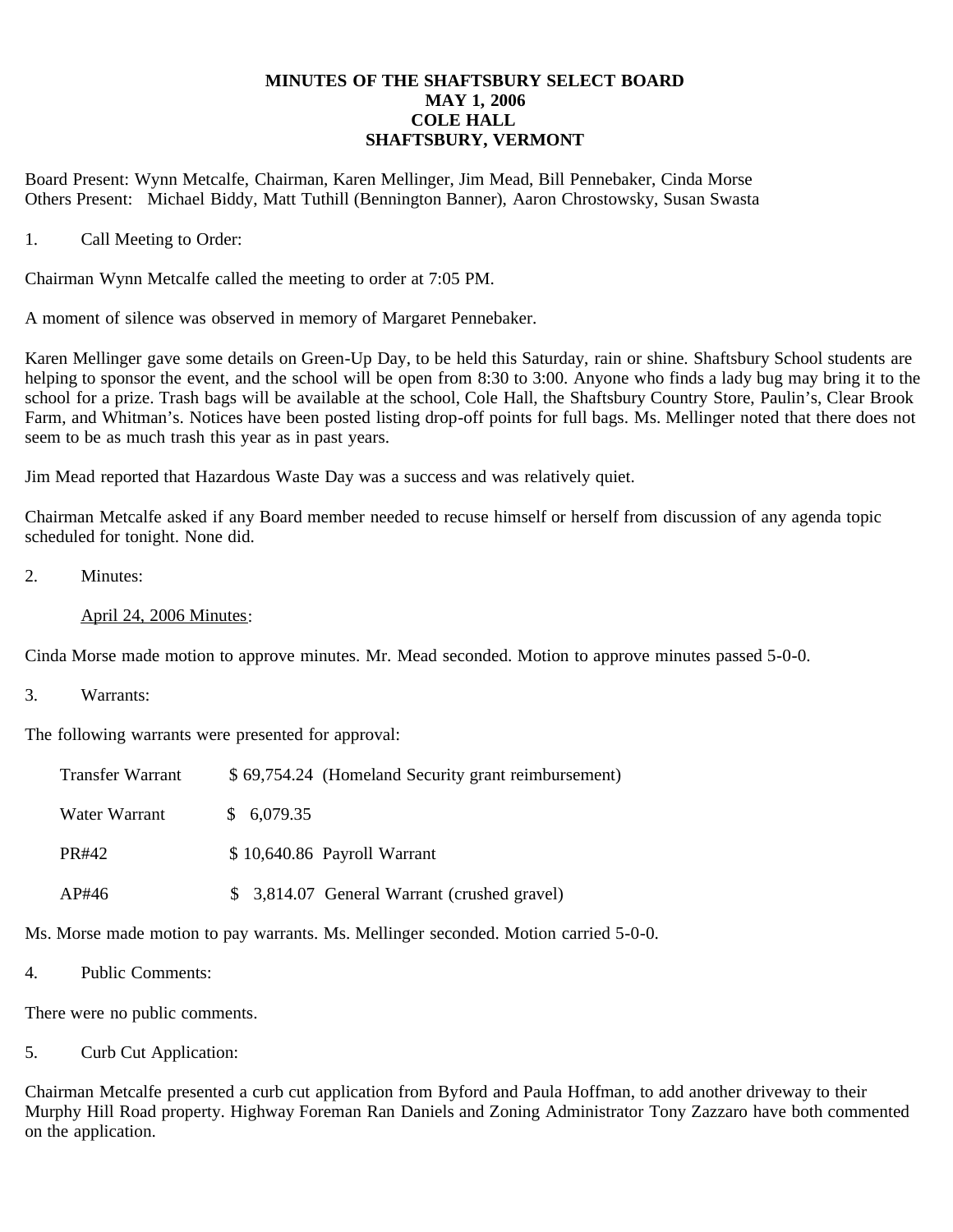Ms. Morse asked Mr. Mead if the curb cut has already been done, and he confirmed that it has. Chairman Metcalfe stated that it is a good idea to notify the Zoning Administrator in advance if planning a driveway, because the Development Review Board (DRB) can require it to be removed if it is not in the right place, and the Select Board can deny a curb cut.

Ms. Morse noted that Mr. Daniels had commented that the sight distance for the curb cut could be improved. She stated her preference to grant the application with the qualification that Mr. Daniels recommendations be carried out. Chairman Metcalfe confirmed that it could be granted with conditions.

Ms. Mellinger made motion to approve the Hoffman curb cut application conditional to changes required to improve the sight distance as recommended by Ron Daniels. Mr. Mead seconded. Motion carried 5-0-0.

Mr. Mead reported that Mr. Daniels had told him that several driveways have been paved with the paving extending out into the road and ditch. This will cause rainwater to pool and flow back onto the road. In addition, the grader will tear up the edge of the blacktop. Mr. Daniels believes it would be a good idea to require town approval before paving driveways so this doesn't happen.

Ms. Morse asked if the Planning Commission would be responsible for drafting such an approval, and Chairman Metcalfe said that it would, with the Select Board then doing an ordinance. Ms. Morse stated that it seems odd that the Select Board approves these sorts of projects when the DRB has the technical know-how. Chairman Metcalfe replied that the responsibility had shifted to the Select Board because some Board members wanted it changed.

Ms. Morse asked if responsibility for approving curb cuts and any interfaces with rights of way could go back to the DRB. Chairman Metcalfe said this could be done. Aaron Chrostowsky observed that many communities have driveway permits.

Ms. Morse moved to refer the curb cut process to the Planning Commission to draft bylaw language so decisions for curb cuts are part of the DRB process rather than the Select Board process. Ms. Mellinger seconded. Motion carried 5-0-0.

Ms. Morse brought up the matter of the curb cut which has been recently approved at the corner of Elm and Grant Streets. At the time of approval, she had been concerned that there was not enough distance from the intersection, and on examining it she does not think it meets requirements. She asked what should be done if a mistake has been made in granting the curb cut.

Mr. Chrostowsky stated that he had asked Mr. Daniels to check on the distance, but that he has not yet heard from him. Chairman Metcalfe asked Mr. Chrostowsky to check with him again. The Board agreed that if Mr. Daniels finds that the curb cut is too close to the intersection; Mr. Chrostowsky will send a letter to the applicant telling him to hold off on the work while the curb cut is reviewed. Ms. Mellinger stated that the applicant should be given a definite time frame in case of a review, and Chairman Metcalfe stated that a review would take place at the next Board meeting.

## 6. Landfill Update:

Chairman Metcalfe reported that KAS has sent back all of the necessary information, and Buzz Surwilo has given the goahead in a phone conversation. The one glitch to be resolved before going ahead is the prospective cost of delivery of sand to the site. Mr. Mead will contact Ken Harrington to get the price.

Mr. Chrostowsky will put together an information packet to send to the three interested contractors; Markowski, Capital Earthmoving, and Rifenberg.

7. Discussion on Pay-AS-You-Throw (PAYT) Implementation:

Chairman Metcalfe stated that Mr. Chrostowsky has put together PAYT figures for the Board to review, and now the Board needs to make some decisions.

Mr. Mead reported on his conversation with the Pownal employee who monitors their PAYT facility. The Town of Pownal employee counts bags and takes payments, and stickers are not used. Mr. Mead thought this would simplify the process.

There was a discussion about using stickers, with the conclusion that it makes sense to use stickers because of better control of bookkeeping and keeping track of volume. The use of prepaid stickers would also free the employee of having to handle large sums of money and make change, which would make for longer, slower lines. Stickers could also be available on site.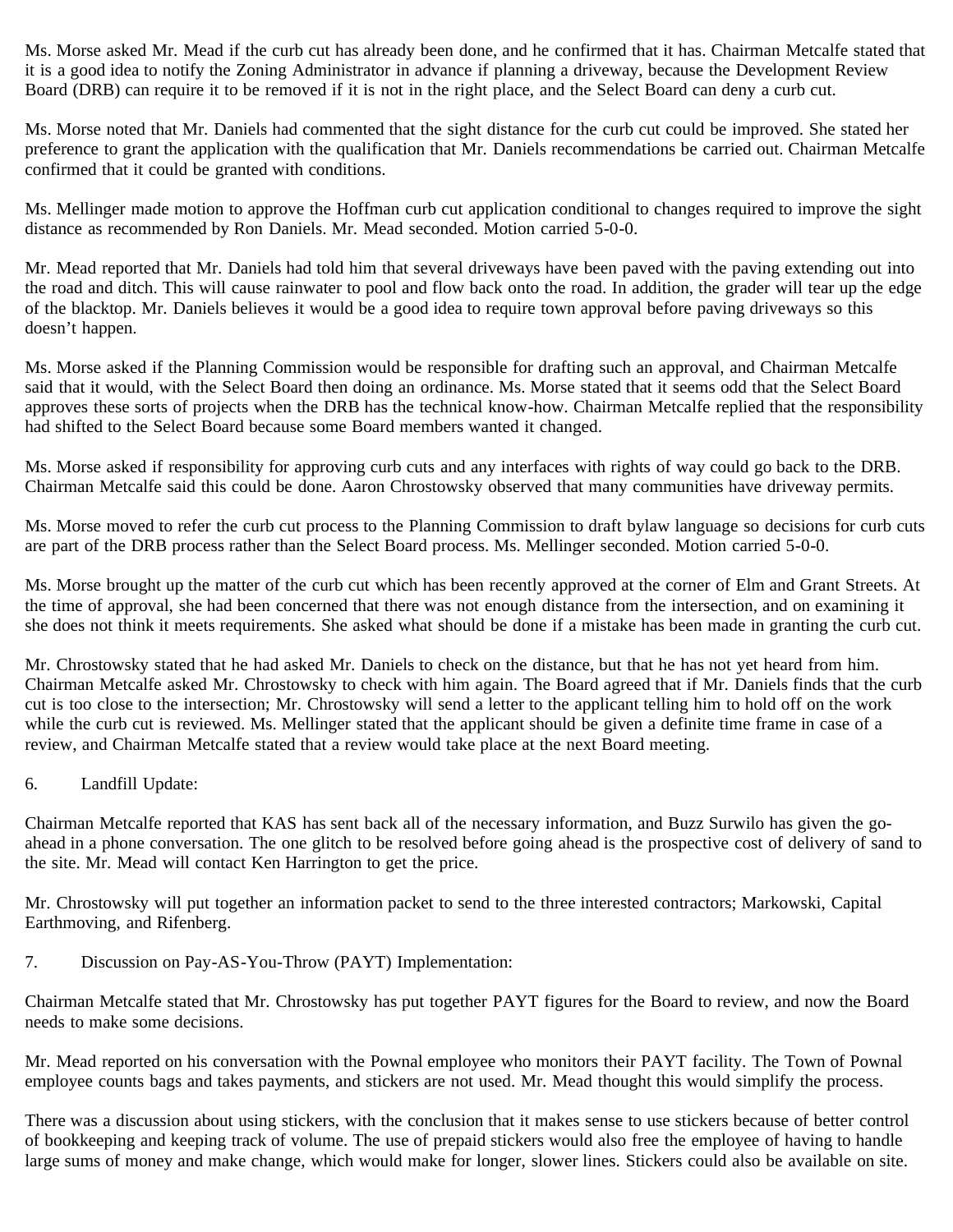The Board agreed to use numbered, 2-inch foil stickers. Board members reached consensus on the need for a part-time employee.

The Board discussed the issue of reduced fees for low income residents, and agreed that it would be better to have people request assistance rather than set up an automatic system. An application and a process that respects the privacy of applicants will be devised.

Mr. Pennebaker raised the issue of a \$9000 expense for monitoring wells that had been included by Mr. Chrostowsky in PAYT costs. He stated that this is not part of PAYT, but part of past landfill operations, and as such should be borne by all taxpayers.

Ms. Morse stated that perhaps the access sticker to the transfer station should not be free, because it costs the town to provide this facility for residents who use it for free recycling, but not for PAYT.

There was a discussion of increasing recycling and the tradeoffs involved with doing so. Single stream recycling, with more co-mingling and ease of use, means more waste will get into the recycling.

Board members agreed that they do not want the town to handle recycling, and that having the contractor keep recycling revenue should be used as leverage to lower management costs. The problem is in getting enough information on recycling revenues to make an informed decision on contractor bids.

Mr. Pennebaker said that this is difficult because of the unstable recycling market and variables such as fuel costs. Ms. Mellinger stated that it should be possible to use the town's tonnage numbers and apply them to the MRF (materials recycling facility) revenue figures and charges from Rutland. Mr. Pennebaker and Ms. Mellinger noted discrepancies between TAM tonnage figures and state tonnage figures.

It was decided that the bid should allow for recycling options, with contractors offering bids based on both MRF recycling and the current recycling system. Chairman Metcalfe asked who will help write the transfer station bid document. Mr. Chrostowsky said that he will have a draft for the Board on Wednesday, and members will review and comment. Ms. Mellinger will meet with him tomorrow to provide MRF information.

Chairman Metcalfe noted that the town transfer station must be certified by June 30. He and Mr. Chrostowsky have set a deadline of two weeks to prepare the bid. Ms. Morse agreed to help on bid documents.

9. Other Business:

Ms. Mellinger thanked the Economic Development Committee for a terrific presentation on the sewer feasibility study. She also thanked Bennington Banner reporter Matt Tuthill for his good article on this complicated issue.

Ms. Mellinger noted that after July 7, 2006 the state will be taking over oversight for septic systems. She advised residents to deal with any problems before then. Ms. Morse stated that the Economic Development Committee will be putting out complete information on this, and that people should not panic based on limited information.

Ms. Mellinger stated that the town used to belong to the Northeast Resource Recovery Association, and that she thinks it would be a good idea to join again. They offer services like electronics recycling that would be useful for residents. She will attend their June conference and come back to the Board with a proposal.

Mr. Mead reported that several residents had brought smoke detectors to Hazardous Waste Day, but that these could not be accepted because they contain a small amount of radioactive material. He suggests sending them back to manufacturers. The same should be done with fire extinguishers.

Board members agreed that they would not meet on Memorial Day. Chairman Metcalfe encouraged members to attend the Memorial Day parade.

Ms. Morse made motion to go into Executive Session (Personnel) at 8:30PM. Ms. Mellinger seconded. Motion carried unanimously.